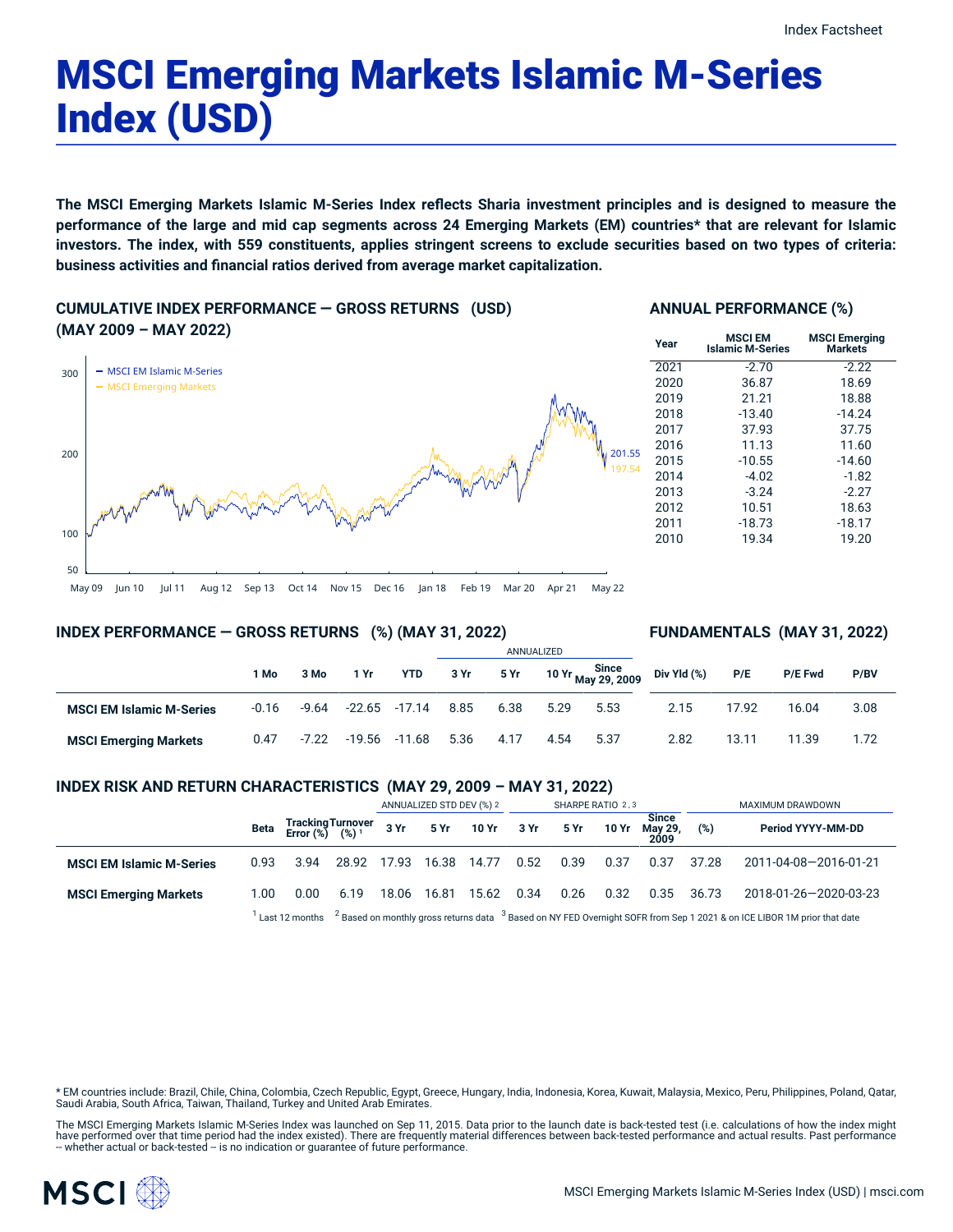#### **INDEX CHARACTERISTICS**

|                     | <b>MSCI EM</b><br><b>Islamic M-Series</b> | <b>MSCI Emerging</b><br>Markets |  |  |  |  |  |
|---------------------|-------------------------------------------|---------------------------------|--|--|--|--|--|
| Number of           | 559                                       | 1.393                           |  |  |  |  |  |
| <b>Constituents</b> |                                           |                                 |  |  |  |  |  |
|                     | Weight $(*)$                              |                                 |  |  |  |  |  |
| <b>Largest</b>      | 4.91                                      | 6.89                            |  |  |  |  |  |
| <b>Smallest</b>     | 0.00                                      | 0.00                            |  |  |  |  |  |
| Average             | 0.18                                      | 0.07                            |  |  |  |  |  |
| <b>Median</b>       | 0.07                                      | 0.03                            |  |  |  |  |  |

#### **TOP 10 CONSTITUENTS**

|                                 | Country   | Index<br>$Wt.$ $(\%)$ | Parent<br>Index<br>$Wt.$ $(\%)$ | <b>Sector</b>     |
|---------------------------------|-----------|-----------------------|---------------------------------|-------------------|
| <b>TAIWAN SEMICONDUCTOR MFG</b> | TW        | 4.91                  | 6.89                            | Info Tech         |
| SAMSUNG ELECTRONICS CO          | <b>KR</b> | 4.45                  | 3.77                            | Info Tech         |
| <b>MEITUAN B</b>                | <b>CN</b> | 4.15                  | 1.41                            | Cons Discr        |
| <b>RELIANCE INDUSTRIES</b>      | IN        | 4.12                  | 1.40                            | Energy            |
| <b>VALE ON</b>                  | <b>BR</b> | 3.18                  | 1.08                            | <b>Materials</b>  |
| <b>INFOSYS</b>                  | IN        | 2.78                  | 0.94                            | Info Tech         |
| AL RAJHI BANKING & INV          | SА        | 2.20                  | 0.75                            | <b>Financials</b> |
| <b>SK HYNIX</b>                 | <b>KR</b> | 2.03                  | 0.69                            | Info Tech         |
| <b>MEDIATEK INC</b>             | TW        | 2.02                  | 0.69                            | Info Tech         |
| <b>TATA CONSULTANCY</b>         | IN        | 1.71                  | 0.58                            | Info Tech         |
| Total                           |           | 31.54                 | 18.21                           |                   |

### **FACTORS - KEY EXPOSURES THAT DRIVE RISK AND RETURN MSCI FACTOR BOX**



#### **SECTOR WEIGHTS**



## **MSCI FaCS**



Neutral factor exposure (FaCS = 0) represents MSCI ACWI IMI.

#### **COUNTRY WEIGHTS**



# **MSCI**<sup></sup>